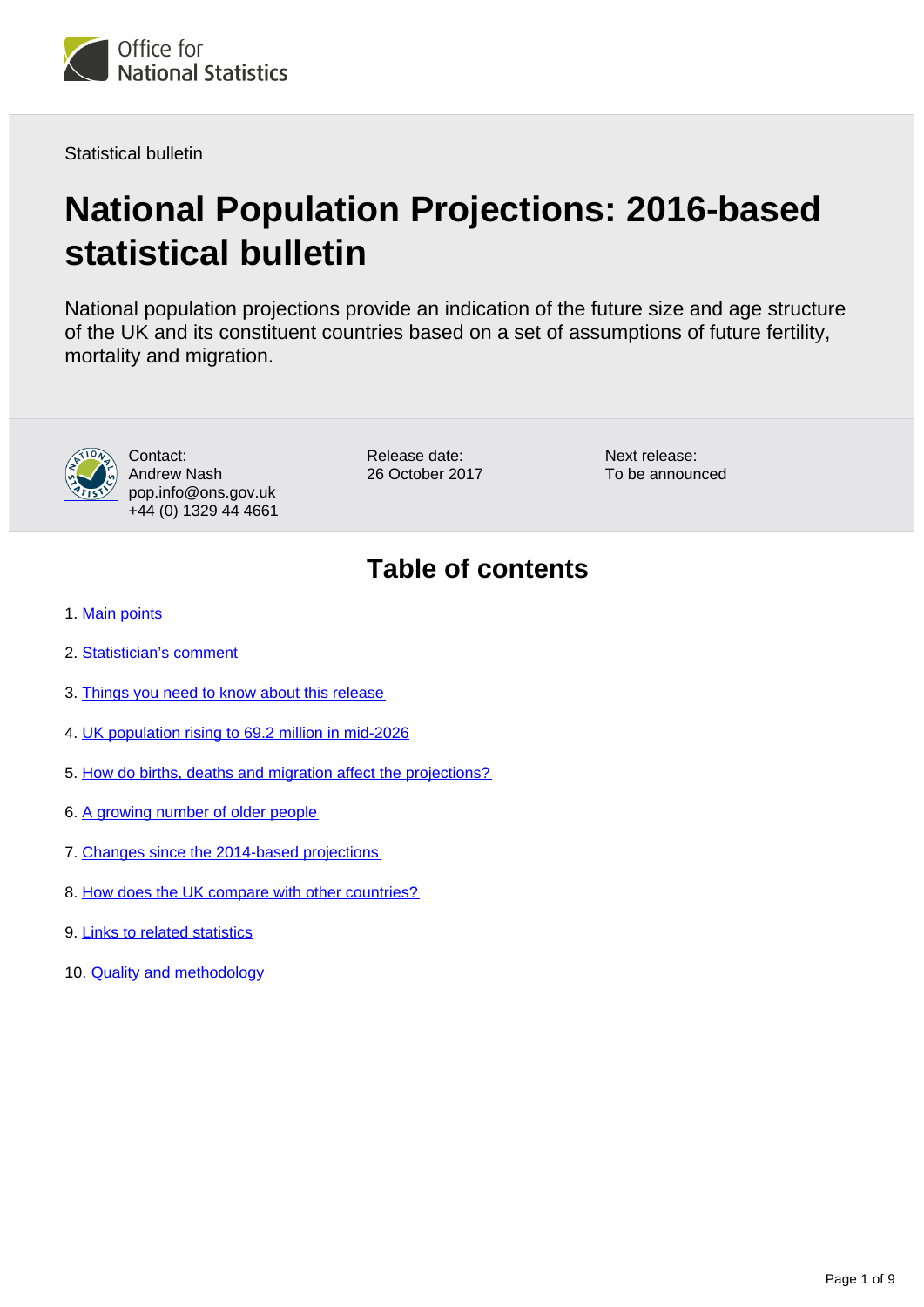# <span id="page-1-0"></span>**1 . Main points**

- The UK population is projected to increase by 3.6 million (5.5%) over the next 10 years, from an estimated 65.6 million in mid-2016 to 69.2 million in mid-2026.
- England is projected to grow more quickly than the other UK nations: 5.9% between mid-2016 and mid-2026, compared with 4.2% for Northern Ireland, 3.2% for Scotland and 3.1% for Wales.
- Over the next 10 years, 46% of UK population growth is projected to result from more births than deaths, with 54% resulting from net international migration.
- The UK population is projected to pass 70 million by mid-2029 and be 72.9 million in mid-2041.
- There will be an increasing number of older people; the proportion aged 85 and over is projected to double over the next 25 years.
- The UK population growth rate is slower than in the 2014-based projections; the projected population is 0.6 million less in mid-2026 and 2.0 million less in mid-2041.

### <span id="page-1-1"></span>**2 . Statistician's comment**

"Over the period between mid-2016 and mid-2026 the population of the UK is projected to grow from 65.6 million to 69.2 million, reaching 70 million by mid-2029. England is projected to grow more quickly than the other UK nations.

"Over that period 54% of growth is projected to result directly from net international migration. The other 46% is because there will be more births than deaths.

"These projections suggest slower growth than the previous (2014-based) projections. This is because of lower assumptions about future levels of fertility and international migration, and an assumption of a slower rate of increase in life expectancy."

Andrew Nash, Population Projections Unit, Office for National Statistics.

### <span id="page-1-2"></span>**3 . Things you need to know about this release**

The 2016-based national population projections provide statistics on the potential future size and age structure of the population of the UK and its constituent countries. We base them on the mid-2016 population estimates and a set of underlying assumptions about future fertility, mortality and migration. They supersede the 2014-based projections.

Population projections are not forecasts and will inevitably differ to a greater or lesser extent from actual future population change. There is already a margin of error in the underlying data – for example, estimates of the current population and past migration flows. In addition, our assumptions about the future cannot be certain as patterns of births, deaths and migration are always liable to change and can be influenced by many factors.

Two factors that may affect future population are political and economic changes but it is not possible to know in advance what impact these will have. On that basis the projections do not attempt to predict the impact of the UK leaving the EU. However, the projections of people of State Pension age do reflect future changes under existing legislation.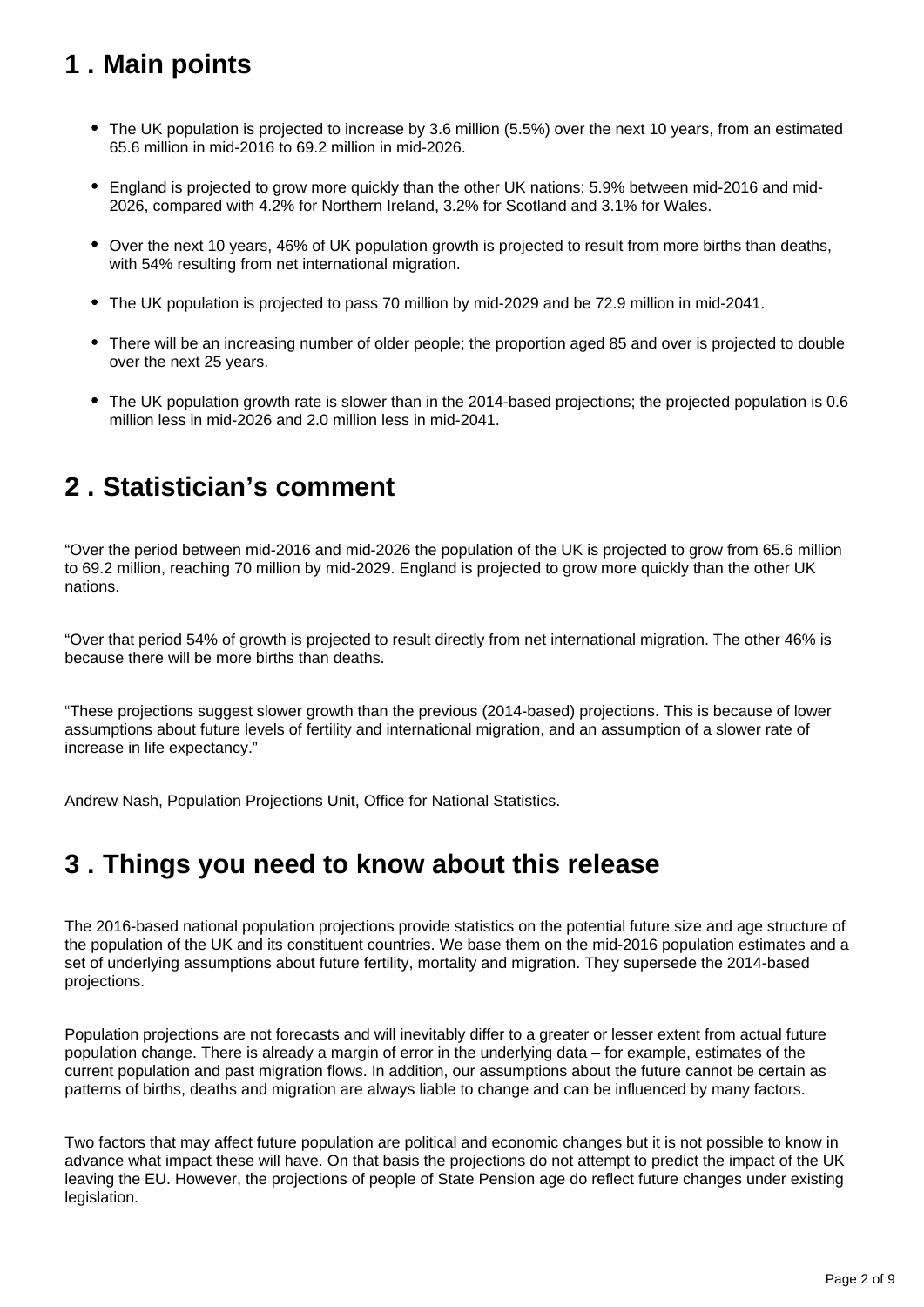Projections inevitably become increasingly uncertain the further into the future they go. This bulletin focuses on the first 25 years of the projections, up to mid-2041. The data files include projections going forward 100 years, up to mid-2116. However, such long-term projections should inevitably be treated with great caution as much may change over that timescale.

As well as the principal projection we have also published a number of variant projections based on alternative assumptions about future fertility, mortality and migration. These do not represent upper or lower bounds but do illustrate what the population could look like if, for example, international migration were either higher or lower than assumed for the principal projection.

# <span id="page-2-0"></span>**4 . UK population rising to 69.2 million in mid-2026**

The UK population, 65.6 million in mid-2016, is projected to rise to 69.2 million over the decade to mid-2026, pass 70 million by mid-2029 and rise to 72.9 million in mid-2041.

The total projected increase in the UK population over the next 25 years is less than that over the past 25 years (Figure 1). Between mid-1991 and mid-2016 the population grew by 8.2 million (14.3%); between mid-2016 and mid-2041 it is projected to grow by another 7.3 million (11.1%).

#### **Figure 1: UK population estimates, mid-1991 to mid-2016, and projections to mid-2041**

Figure 1: UK population estimates, mid-1991 to mid-2016, and projections to mid-2041



#### **Source: Office for National Statistics**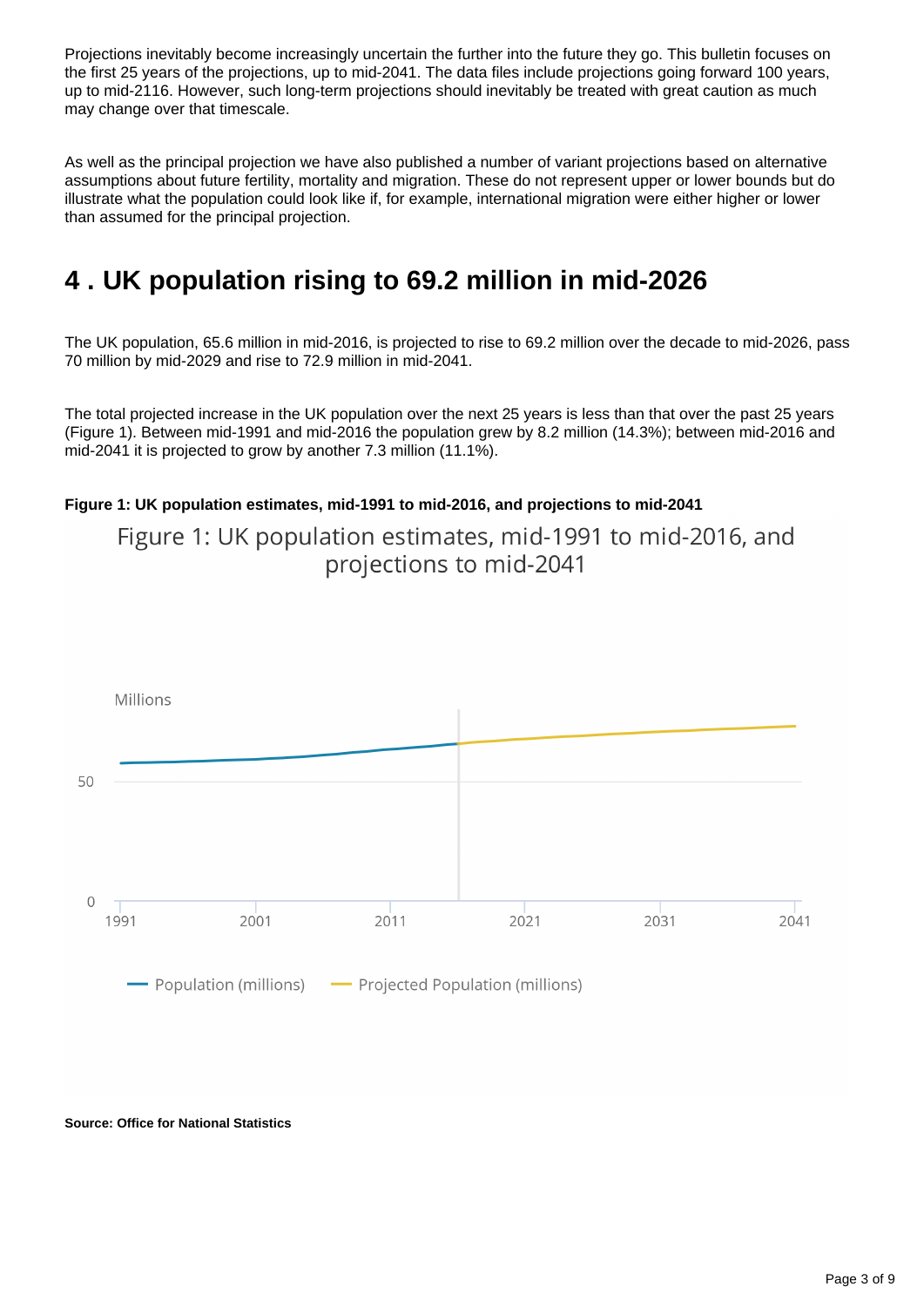Focusing on the 10 years between mid-2016 and mid-2026 (Table 1), the total projected growth for the UK is 3.6 million, or 5.5%. This represents an average annual growth rate of 0.5%. Projected growth varies substantially between the four nations of the UK: England's population is projected to grow 5.9% over this period; for Northern Ireland the figure is 4.2%, while for Scotland and Wales the figures are 3.2% and 3.1% respectively.

#### **Table 1: Estimated and projected population of the UK and constituent countries, mid-2016 to mid-2041**

|                     |     |                               |             | millions |                 |     |  |
|---------------------|-----|-------------------------------|-------------|----------|-----------------|-----|--|
|                     |     | 2016 2021 2026 2031 2036 2041 |             |          |                 |     |  |
| UK                  |     | 65.6 67.6 69.2 70.6 71.8 72.9 |             |          |                 |     |  |
| England             |     | 55.3 57.0 58.5 59.8 60.9 62.0 |             |          |                 |     |  |
| Wales               | 3.1 |                               |             |          | 3.2 3.2 3.2 3.3 | 3.3 |  |
| Scotland            | 54  | 55.                           |             | 5.6 5.6  | 5.7             | 57  |  |
| Northern<br>Ireland | 19  |                               | 1.9 1.9 2.0 |          | 20 <sup>o</sup> | 20  |  |

Source: Office for National Statistics

Notes:

1. Figures may not sum because of rounding.

Over the full 25 years between mid-2016 and mid-2041, England is projected to have the largest increase in population, at 12.1%. The figures for the other UK countries are 7.6% for Northern Ireland, 5.3% for Scotland and 4.6% for Wales.

### <span id="page-3-0"></span>**5 . How do births, deaths and migration affect the projections?**

During the 10 years between mid-2016 and mid-2026, the projections for the UK as a whole suggest:

- 7.7 million people will be born
- 6.1 million people will die
- 5.2 million people will immigrate long-term to the UK
- 3.2 million people will emigrate long-term from the UK

This means that of the 3.6 million increase in total population, 1.6 million (46%) is projected to result from the higher number of births than deaths and 1.9 million (54%) is projected to result directly from net international migration.

Over the full 25-year period from mid-2016 to mid-2041 the proportion of growth resulting from the balance of births and deaths is projected to be lower, at 39%. This is mainly because the number of deaths is projected to rise as large numbers of those born in the baby boom immediately after World War 2 die later in the period.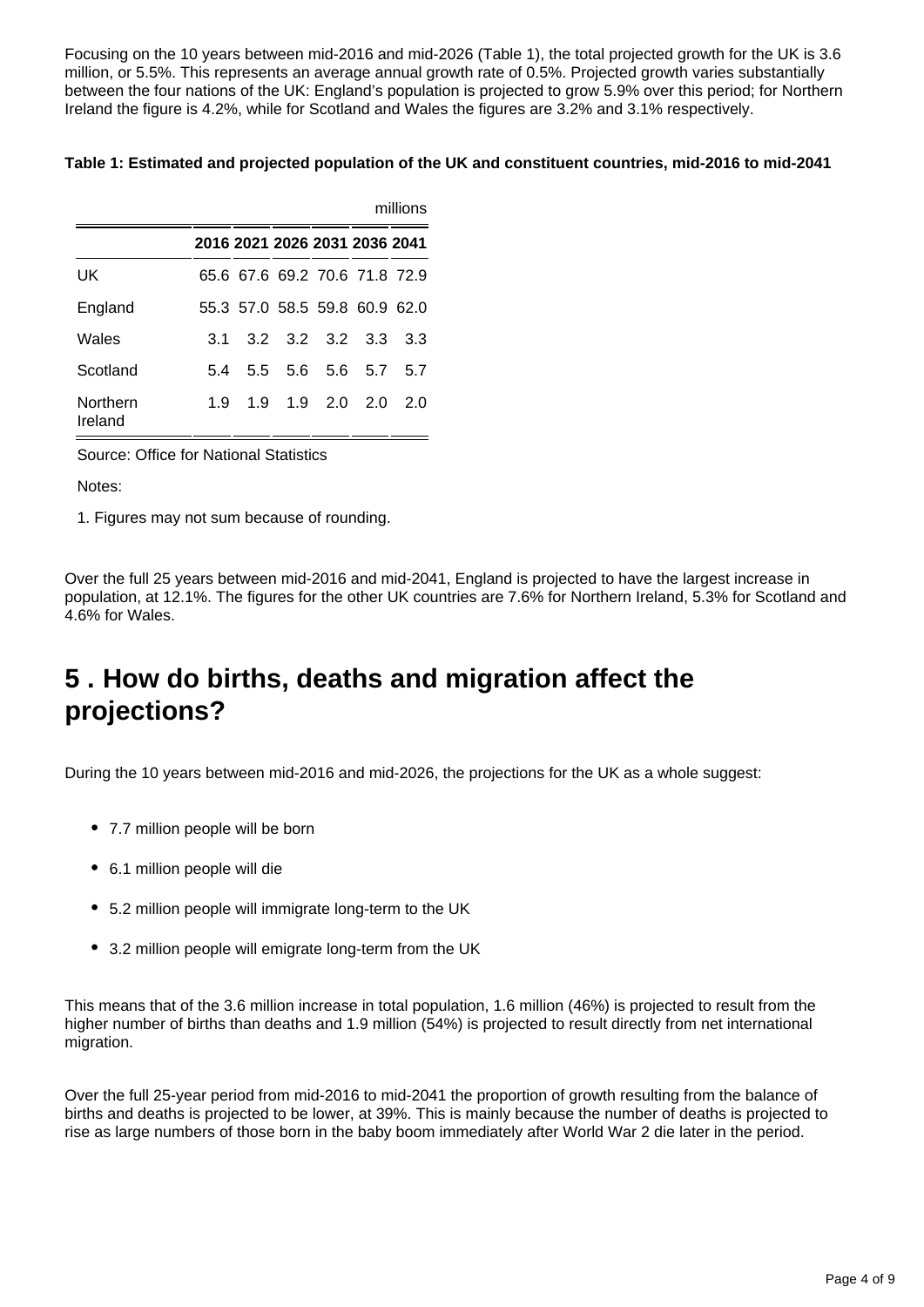As well as the direct impact, international migration has an indirect impact on the population in terms of its effect on the numbers of births and, to a lesser extent in the shorter term, deaths. For example, women immigrating to the UK who subsequently have children will increase the numbers of births. Conversely, women emigrating before they have children will decrease the number of births.

Once the indirect effect is taken into account, international migration accounts for 77% of the projected UK population growth between mid-2016 and mid-2041. Because migrants are concentrated at young adult ages, the impact of migration on the projected number of women of childbearing age is especially important over this period.

International migration to and from the UK before the projection base year of 2016 will also influence future population growth, in the sense that past migrants and their descendants will contribute to the projected numbers of births and deaths. However, our assumptions of future fertility and mortality are based on past trends of all residents, irrespective of where they were born.

# <span id="page-4-0"></span>**6 . A growing number of older people**

The age structure of the population is constantly evolving as a result of births, deaths, migration and everyone getting older. The population pyramid in Figure 2 compares the age structure of the population in mid-2016 with the projected age structure in mid-2041.



#### **Figure 2: Age structure of the UK population, mid-2016 and mid-2041**

#### **Source: Office for National Statistics**

The pyramid for mid-2016 includes more females than males at older ages, reflecting their higher life expectancy. The spike at ages 68 and 69 years reflects the baby boom after World War 2 and the wider area around age 50 years reflects the baby boom of the 1960s. The narrowing in the teenage years corresponds with the particularly low birth rates around the turn of the millennium.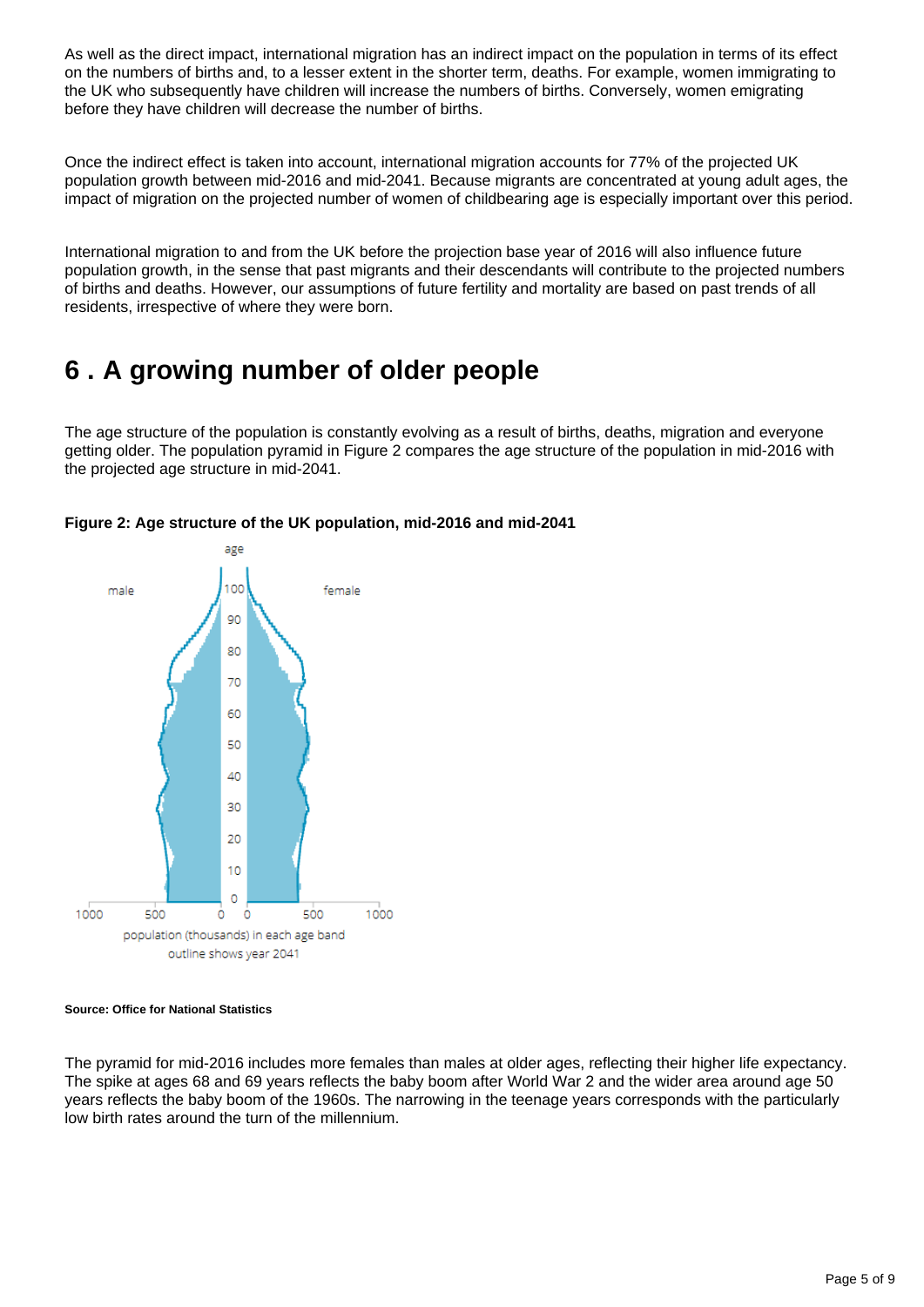In mid-2041 all these features are still present in the pyramid, with the peaks and troughs now located 25 years higher up the age scale. However, the numbers in each group have changed as a result of migration and deaths. The number of younger adults is similar to mid-2016 but there are more teenagers because we have assumed fertility rates will remain higher than they were around the year 2000.

The largest difference, however, is that in mid-2041 there are projected to be many more people at older ages. This partly reflects the 1960s baby-boomers now being in their 70s, but also the continued increase in life expectancy meaning that more people live to very old ages. In mid-2016 there were 1.6 million people aged 85 and over; by mid-2041 this is projected to double to 3.2 million.

Figure 3 shows the changing age structure by life stage – children, working age and pensionable age – taking into account the planned increases in State Pension age (SPA) to 67 years old for both sexes by 2028. The number of children (those aged 0 to 15 years) is similar in each year, but the numbers of people of working age and pensionable age are projected to grow.

#### **Figure 3: UK population by life stage, mid-2016 and mid-2041**

Figure 3: UK population by life stage, mid-2016 and mid-2041



#### **Source: Office for National Statistics**

#### **Notes:**

- 1. Children are defined as those aged 0 to 15 years.
- 2. Working age and pensionable age populations are based on State Pension age (SPA) for the stated year. Under current legislation SPA in mid-2041 will be 67 years old for both sexes.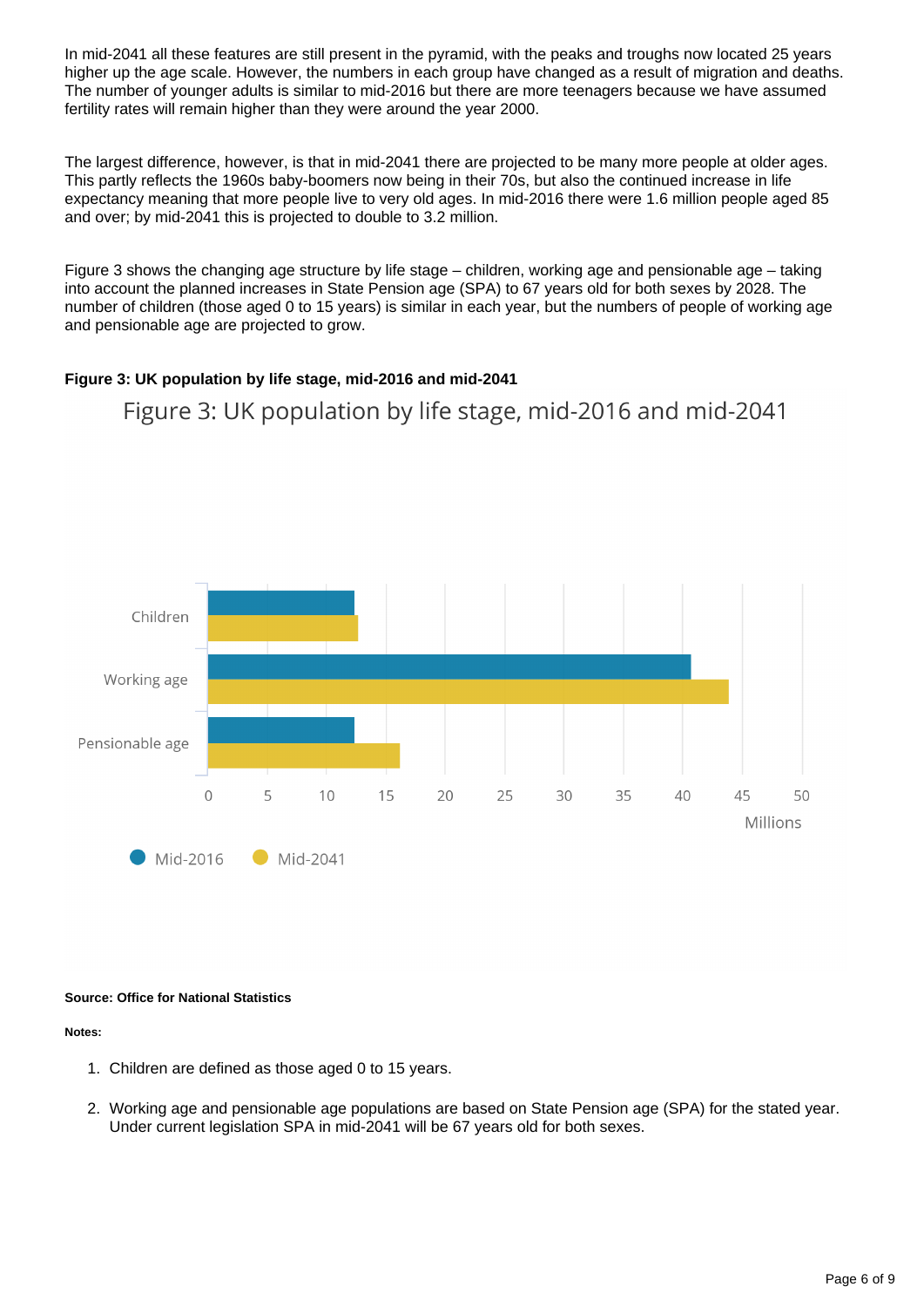The numbers of people in each life stage are important when considering dependency ratios, which inform government financial planning. A common measure is the Old Age Dependency Ratio (OADR), defined as the number of people of pensionable age for every 1,000 people of working age. This is projected to rise from 305 in mid-2016 to 370 by mid-2041. If SPA were to stay at mid-2016 levels the OADR in mid-2041 would be 442.

# <span id="page-6-0"></span>**7 . Changes since the 2014-based projections**

The 2016-based projections differ from the previous set, the 2014-based projections. This is partly because they are based on the population estimate from mid-2016 rather than mid-2014, as well as the latest data on births, deaths and migration. However, we have also changed our assumptions about the future. Full information is available in the supporting methodological documents but, in summary:

- we have assumed lower long-term net international migration
- we have assumed that women will have fewer children
- actual life expectancy has increased less than projected since mid-2014; this means that the life expectancy values for 2016 are lower, and also reduces the rate of increase in subsequent years
- we have no longer assumed a faster rate of increase in life expectancy for those born between 1923 and 1938 (also known as the "golden cohort")

#### **Table 2: Summary of changes to longer-term assumptions in UK projections, 2014-based and 2016-based**

|                                                               | 2014-based | 2016-based |
|---------------------------------------------------------------|------------|------------|
| Net annual long-term international migration (after mid-2022) | 185,000    | 165,000    |
| Long-term average number of children per woman                | 1.89       | 1.84       |
| Life expectancy at birth, males, mid-2041 (years)             | 84.3       | 83.4       |
| Life expectancy at birth, females, mid-2041 (years)           | 87.1       | 86.2       |

Source: Office for National Statistics

Notes:

1. Life expectancies are period expectations of life for mid-2041, meaning they are based on the mid-year mortality rates projected for that year. They do not account for the continuing increase in life expectancy projected after that point.

The mid-2016 UK population estimate was 76,000 higher than projected in the 2014-based projections, meaning a slightly higher starting point. However, the changes indicated in Table 2 all work to reduce future population growth. In consequence, comparing the 2014-based projections with the 2016-based projections:

- the projected UK population in mid-2026 was 69.8 million; this has been reduced to 69.2 million
- the projected UK population in mid-2041 was 74.9 million; this has been reduced to 72.9 million
- the UK population was projected to pass 70 million by mid-2027; it is now projected to do so by mid-2029
- the Old Age Dependency Ratio in mid-2041 was projected to be 374; it is now projected to be 370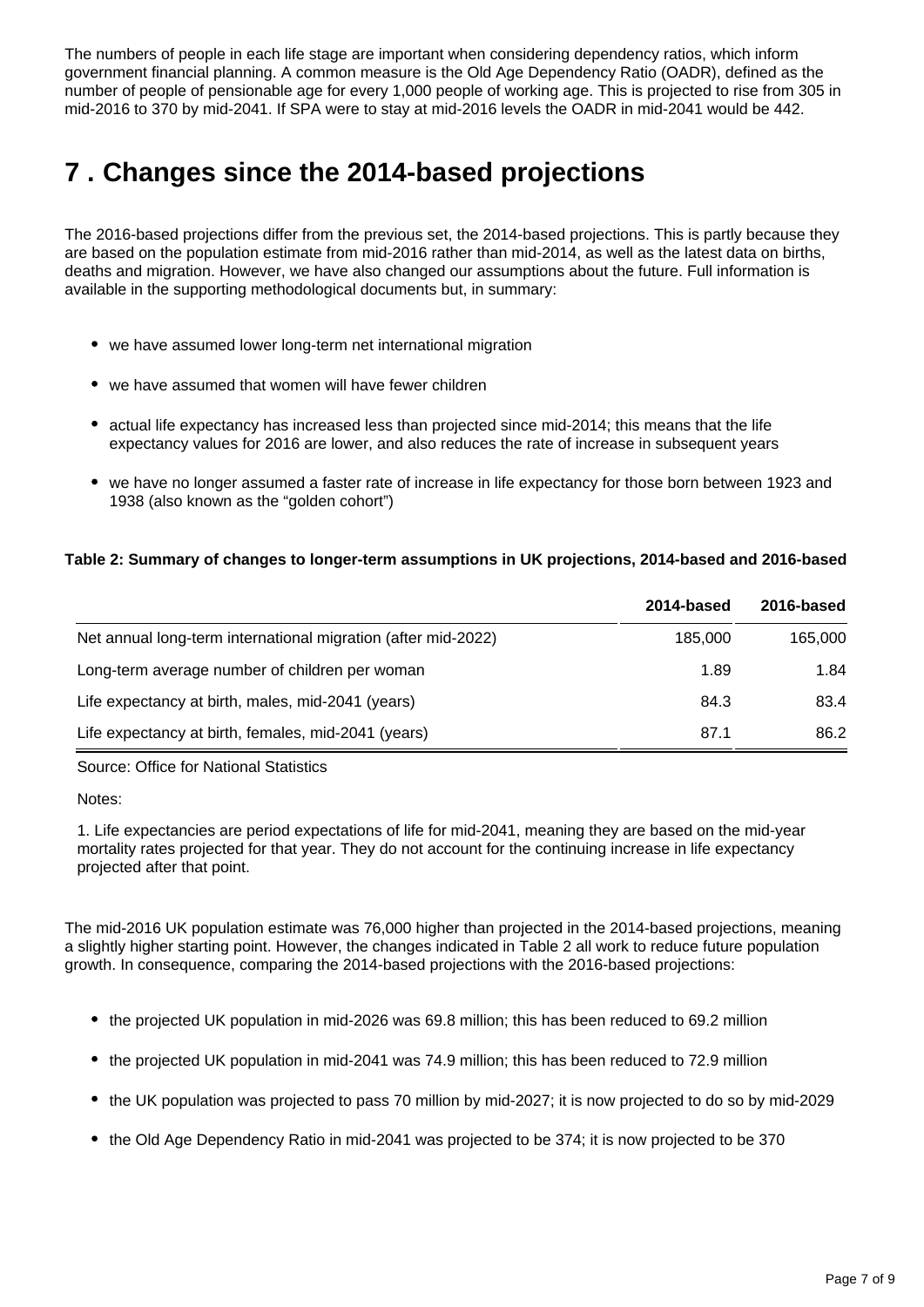### <span id="page-7-0"></span>**8 . How does the UK compare with other countries?**

The European Union (EU) statistical office, Eurostat, publishes population projections for the current members of [the EU.](http://ec.europa.eu/eurostat/web/population-demography-migration-projections/population-projections-/database) They are 2015-based and use different methods from Office for National Statistics (ONS). Eurostat projects that the UK population at the start of 2040 will be 75.0 million. This is substantially higher than our (2016 based) mid-2040 projection of 72.7 million.

Eurostat's projections suggest that the total population of the current EU members will increase by 4% between 2015 and 2040, varying between 53% growth for Luxembourg and a 27% decline in population for Lithuania.

On that basis the UK's projected growth of 16% between 2015 and 2040 is well above the EU average. It is also the highest growth rate among the four largest nations in the EU – over the same period France's population is projected to grow by 10% and Germany's by 4%, while Italy's population is projected to see a slight population decline.

The [United Nations \(UN\)](https://esa.un.org/unpd/wpp/) also produces population projections. Their methods are different again, projecting a UK population of 73.1 million in mid-2040. This is a 12% increase on mid-2015, compared with a projected world population increase of 25% over the same period.

The UN's projected increases for the world's three most populous nations, also for the period mid-2015 to mid-2040, are 1% for China, 23% for India and 17% for the US. At opposite ends of the scale, Niger's population is projected to grow by 150% while Latvia's is projected to decline by 19% (the UN projects the decline in Lithuania will be a more modest 13%).

These comparisons demonstrate that projected population growth or decline varies considerably across the globe. It also shows that different methods can lead to substantially different results.

### <span id="page-7-1"></span>**9 . Links to related statistics**

In conjunction with today's release, National Records of Scotland and the Northern Ireland Statistics and Research Agency have published summaries of the projections for their countries:

**[Summary of projections for Scotland](https://www.nrscotland.gov.uk/statistics-and-data/statistics/statistics-by-theme/population/population-projections/population-projections-scotland/2016-based)** 

[Summary of projections for Northern Ireland](https://www.nisra.gov.uk/publications/2016-based-population-projections-northern-ireland)

We have also published: